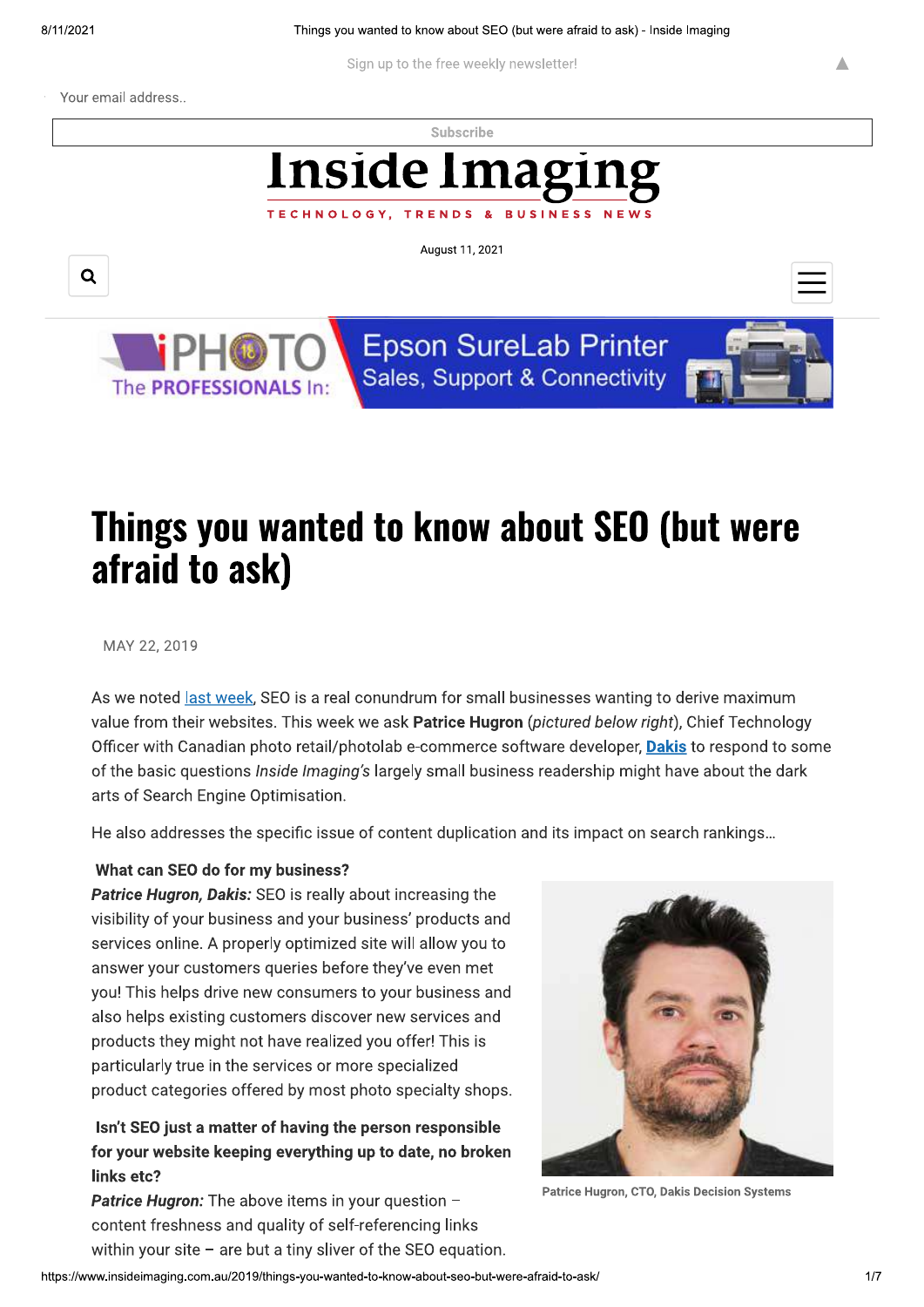Things you wanted to know about SEO (but were afraid to ask) - Inside Imaging<br>
Is content important to SEO?<br>
PH: Yes content is important to SEO and content strategies will differ depending on what type of<br>
product or serv

hiring full time staff or doing the work yourselves.

SEO is about properly communicating your portfolio of products and services and no business can<br>expect to grow, let alone survive in modern retailing without connecting with new consumers.<br>The time aspect is what really ea

**PH:** If they were any oood, wouldn't you be the one contacting them, because you found their services<br>at a time that was appropriate for you? If they are so great at getting business' to the top of Google<br>rankings why are

- 
- $-$  Generate a poor conversion rate once visitors click through the ad;

We often assume that Google or Facebook's PPC businesses are exclusively about driving up the cost per click, with PPC ads being a race to the highest bidder. This is mostly incorrect as Google realized vears ago that for their business to continue to thrive, the end user has to be satisfied with what is at the end of the PPC ad funnel, lest their ads be ignored. The PPC ad has to answer the consumer's query in a satisfactory manner so that the consumer keeps relying on PPC ads. From an advertiser perspective, consumers have to complete a business' call to action so that the advertising business is satisfied in his ROI to keep on advertising through PPC.

So SEO isn't fading in importance: in fact it's quite the opposite, proper SEO is growing in importance. When Dakis started out 16 years ago, there were all sorts of esoteric ways to trick Google into ranking your site higher on its main SERP (Search Engine Results Page) and your site ranking for various searches could fluctuate wildly from one week to the next. Google has methodically stomped out most. if not all, of those Black Hat SEO techniques (see last week's story). There are now well over 200 ranking factors in Google's algorithm, and many of these factors are the same that are used to set CPC (cost per click) as well as frequency and quality of ad display. if not all, of those Black Hat SEO techniques (<u>see last week's story</u>). There are now well over 200<br>ranking factors in Google's algorithm, and many of these factors are the same that are used to set CPC<br>(cost per click) a

Let's also not forget that showing up in the organic searches is the most cost-effective way to generate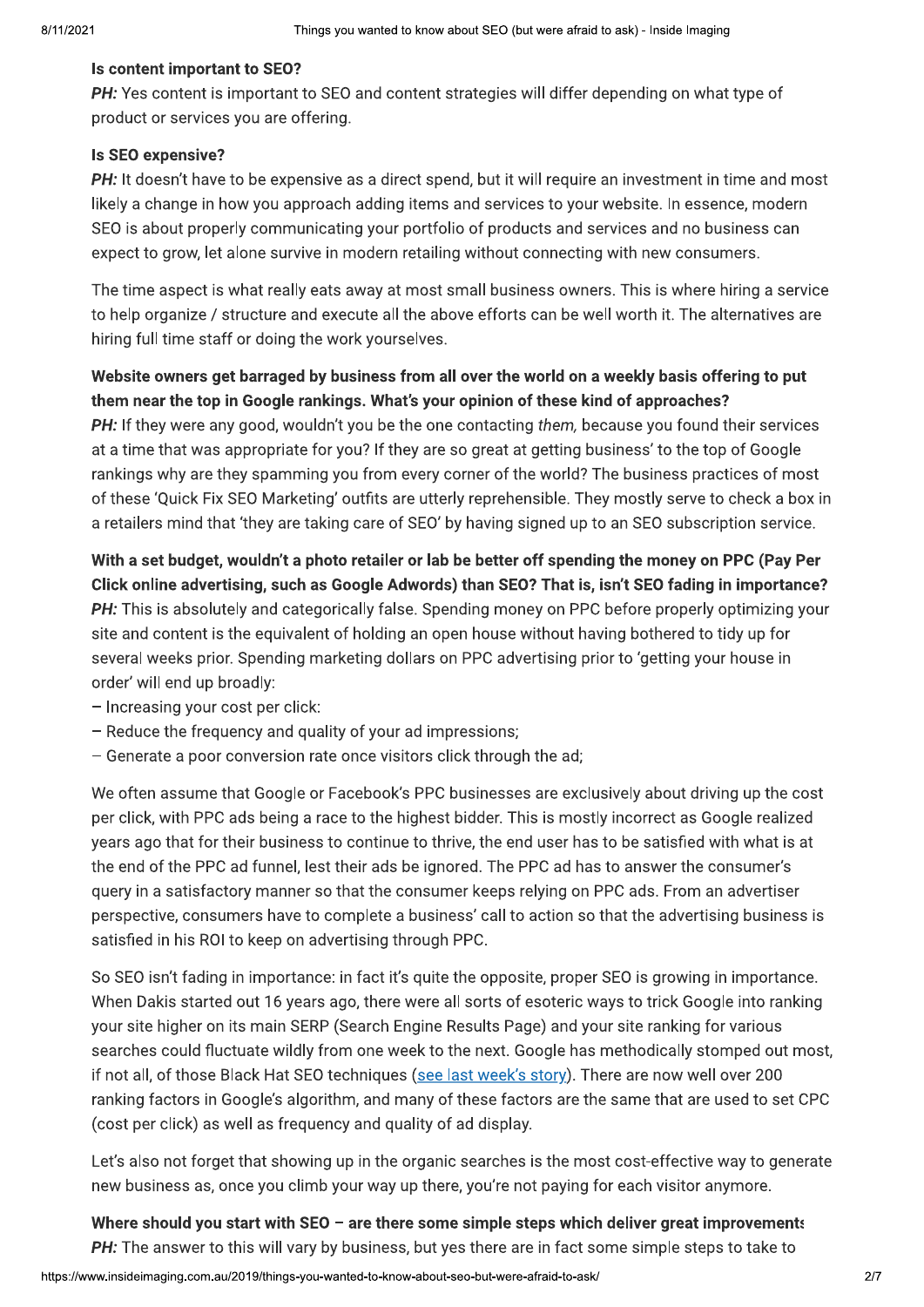### Things you wanted to know about SEO (but were afraid to ask) - Inside Imaging

start seeing improvements. Depending on the quality of a given retailer's or studio's online presence, these can be:

- Claiming your Google business pages: https://www.google.com/intl/en\_au/business/;
- Setting up analytics to track progress: https://analytics.google.com/analytics/web/;
- Optimizing images to speed up load times;
- Optimizing page speed. First run a speed test, as available here:

https://developers.google.com/speed/pagespeed/insights/

- Ensuring you have an SSL certificate / ensuring the site is mobile ready and even 'mobile first' actually designing a website with mobile screen complexity as the key priority;

Then there are slightly more advanced items like:

- Targeting page titles / descriptions;
- Optimizing 'H' tags (using headings and sub-headings effectively);
- Working in self-referencing in-site links (linking to other relevant pages on your website);
- Modifying service pages to target specific keyword phrases (specific phrases that you think your potential customers and visitors might use in a search engine hoping to find a site like yours);
- Ensuring OG (Open Graph) tags are correct: http://ogp.me ;

- Ensuring microdata tags for product catalogs are up to

snuff: https://en.wikipedia.org/wiki/Microdata\_(HTML)

And then the bigger, ongoing long-term items:

- Creating landing pages for services that talk about specific categories and products;
- Creating 'rich' content such as videos for your landing pages or even for individual products;

- Removing 'out-of-date' content so that your site keeps a laser focus on your mission. (Note that old content isn't necessarily out-of-date. Out of date means not relevant, no longer useful, no longer on offer, etc); - Improving on page conversion of your call to action;

In reality, modern SEO is mostly about the all-round quality of your web presence as well as how well your content meets visitor expectations.

### What's Keyword Research and why is it important?

PH: Keyword research is really a subset of target market research, and it's invaluable for a small business for so much more than just their SEO efforts.

In short, keyword research will allow you to know what services and products to invest effort in on your website and will also quide you as far as what terms to use when crafting content that promotes these products and services. You'll be able to know just how competitive traffic for specific keywords is, as well as what segment of your target audience is looking for specific keywords.

l'Il highlight with an example that's specific to photo retailing services. The term 'Photo Gifts'!

I've personally come to loathe this term, as it's an all encompassing hodgepodge term broadly meaning any item with a photo on it. Many retailers have abandoned the category and a badly done keyword research would encourage this, since no consumer out there is looking for such a thing as a photo gift. Well-executed keyword research might indicate that consumers are looking for such things as: 'Mother's Day Gifts'; 'customizable Mother's Day Gifts'; 'my photo on canvas'; 'wall décor'; 'photo canvas'; 'print iPhone photos'; 'stag party t-shirts with ugly photo of groom as a baby'; 'inspirational message coffee mugs for team building'; etc

All of the above from some general terms to some very, very, very specific terms are different examples of terms that can come up doing keyword research in the specific Photo Gifts category. Then comes the next part of keyword research, which is to decide which terms are worth pursuing and with what strategy.